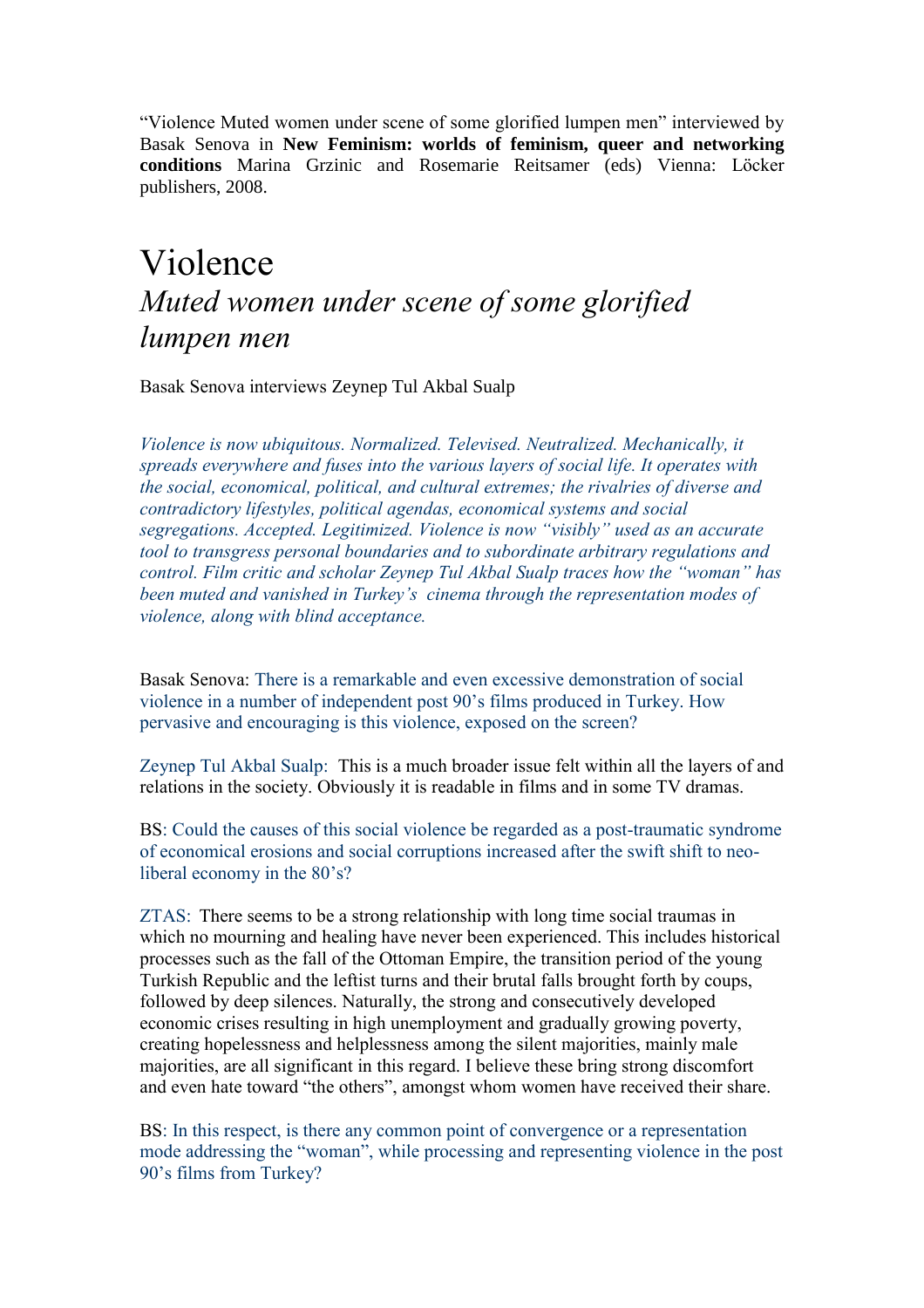ZTAS: Women have gradually faded away from the scenes as characters and have become backdrops in most of the dramas. No meaningful dialogues have been written for them. On screen, they have started to emerge as new types of femme fatale characters; but now from different backgrounds and classes. These women have appeared from the city skirts, from lower classes as morbid provocateurs and seducers who lead men to commit crime, violence and irrational actions and, of course, become the victims of these brutalities and violence. We have begun to witness more and more verbal and physical violence in the attitudes and tones of these male characters. The little man's shattering life is now full of drama and no women are included. They are either absent or weakly represented as cartooned and ill twodimensional silhouettes. In *Gemide (On Board)* and *Laleli'de Bir Azize (A Madonna in Laleli)* (1998), which share the same script and characters, the directors Serdar Akar and Kudret Sabanci treat a bunch of male losers, 'lost in nowhere' in the city and hungry for everything, as heroes of the lumpen world. The stylization of both directors is built on glorifying this lumpen world. This gang of male losers pick up a foreign blond woman, also a victim of the same global system, who has left her own country and become a prostitute in this weird part of the city, with no language and no expression. They brutally victimize and rape her in their "blessed" lumpen attitudes. Free of self criticism and an analytical approach to society and the world system, the self-indulgence of the directors, with this stylistic and some sort of sanctified male lumpen life style, urges them to glorify and polish this wounded underclass male ego without any interest in their real problems and/or the meanings and experiences of unemployment, poverty and deprivation from life. In this glorified underclass world "specific to our directors", women have taken their part as the unknown, threatening other, and stand for all "Others". These "manufactured women are also the fantasies and, at the same time fears of the wounded male egos, and seemingly the directors. So they have either appeared as backdrops, mannequins, new fashion femme fatale characters converted into private space (home) and lower class community surroundings, or simply do not exist in the stories*.* (*İtiraf /the Confession*, *Yazgı /Fate* (2002) and *The Waiting Room* (2004) and *Kader / Fate* (2006) by Zeki Demirkubuz; and in some deep reading, *İklimler/ Climates* (2006) by Nuri Bilgi Ceylan.)

BS: How about these "femme fatale" characters; could their existence be utilized as "threats" to effect the development of the plot organization or the acceleration of the climax points within these films?

ZTAS: There are almost no dialogues written for these homemade "femme fatale" characters; their character developments are either extremely poor or do not exist at all. In the most recent example, *Barda / In the Bar* (2006), Serdar Akar reproduces this experience of violence even more strongly and brutally. This time we have a group of young middle class men and women, who are attacked by a bunch of lower class outsiders. We can even recognize them as underclass street dwellers, usually excluded from the "dissent places", making them the usual suspects. And the fear and fantasy are expectedly realized. They torture and rape them in a bar on an ordinary night without a reason and price to pay.

BS: Do you think these "male" directors have made a conscious choice to raise issues around social "violence" and to question the endangered positions of the women in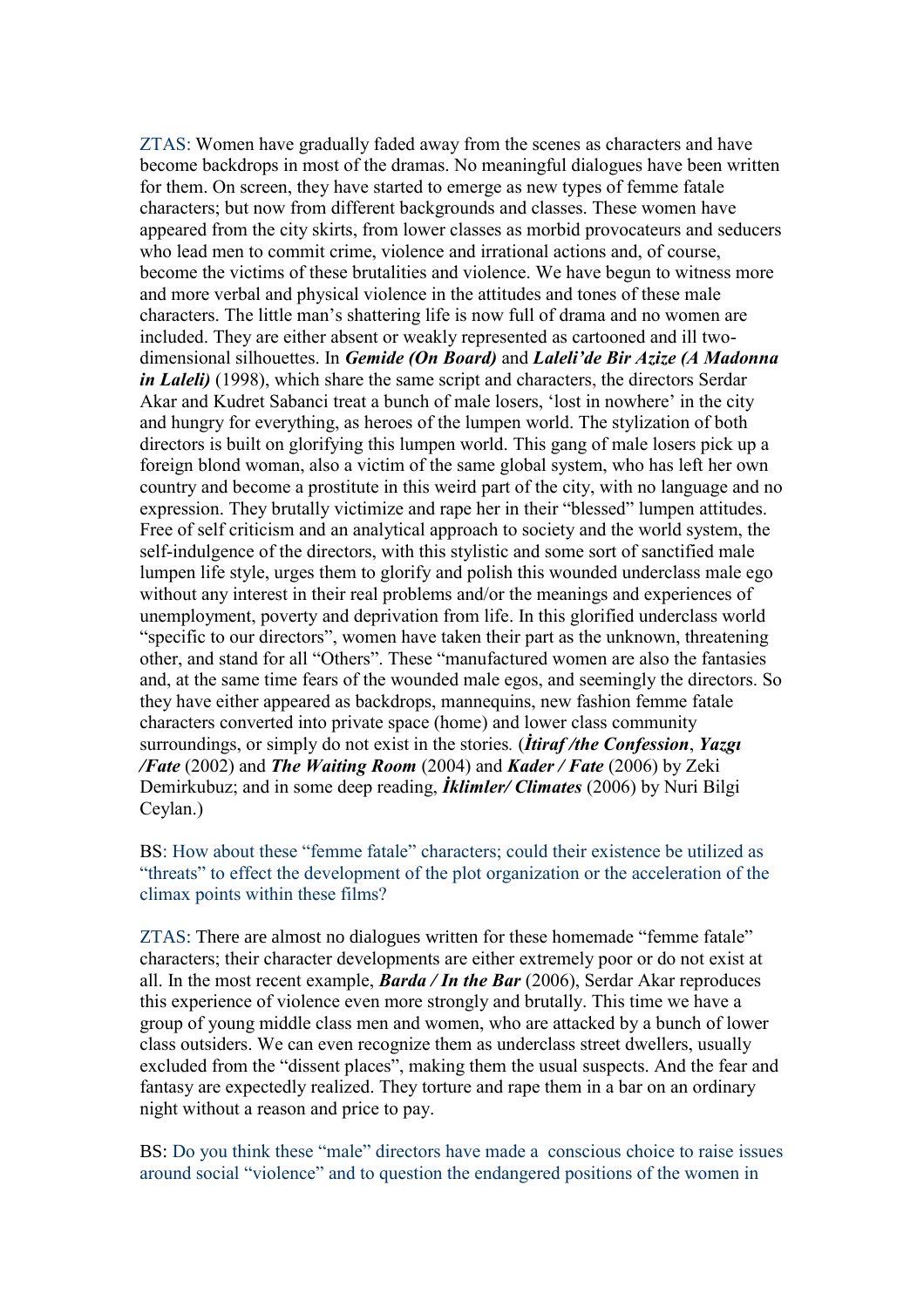society? Or do you think their approach is also sexist and serves to create the climate for social violence by normalizing its various processes and connotations?

ZTAS: Fear and the fantasy regenerate the forms of representation of specific genre and aesthetic whenever rearrangement and redefinition of labor divisions are necessary, and the new cognitive maps for industrialized and/or post-industrialized urban life's cramped space need to be sorted out; or when the male ego has to deal with unemployment and confront this new shared space; or when broken social wholeness and disabled publicness of everyday life become a heavy pain over the shoulders. Yet today, this fear and anxiety are much more layered, multicultural and over-spread. Anxieties become complicated by unsocialization of production and experience. Public life is fractured and fragmented, and so are its spaces. In this transformed "film nourish" chronotope of our time, it seems that the experience of city dwellers is forced to remap, reconfigure the conditions of coexistence, order, division of labor, and reconceptualize the survival qualities, definitions and experiences of the self and the other on the levels of class, gender and ethnicity.

This specific chronotope of film noir that mainly employs expressionist poetics and allegorizes the social conditions and survival strategies visualizes the experiences of city and inhabitants confused and desperately seeking for identity in order to feel the gravity and understand their reason for existence. We see that this genre does not only belong to the post war chronotope of certain geographies such as the Weimar Republic of the 20s and 30s.

BS: The independent post 90's films in Turkey are mostly obsessed with narration of mundane details and casual experiences of daily urban life with obscure political statements. Along with their overemphasis on violence, how do you define their genre?

ZTAS: Turkey's cinema has sounded like murmuring and mourning for some time. Since the 80's, films have mainly been about (self) censored personalized confessions with assaulted memories. However an inconsistent yet seemingly strong tendency worthy of study has appeared in films, TV series and even TV commercials. The public disclosure of the mafia – state relationship has been strongly influential; directors have become fascinated by Hollywood's retro-noir style and the big metropoles of the world have gradually turned into film noir studios. These factors have had significant influences on Turkey's cinema after 90's. We can observe diverse tendencies when we look into films. One tendency is to make films appropriate for the international entertainment and consciousness industry that veil the true sounds and looks of living streets, turning street experiences into raw material for mass media consumption via the reproduction of ideologies for these new forms of representation. Fictionalized experiences replacing daily life practices not only block possibilities for the forms of representations, but also become functional in the international market of globalizing fiction effect industry, -not as finished work, but to be recycled in the hands of bigger industries. *The Bandit*, (Y. Turgul, 1996) and *Cholera Street* (M. Altioklar, 1997) are of that trend. The other track, being more silent, does not use the opportunities of public relations and conserves their uncritical approach to the genre, however they have not shown loyalty to it. It seems that some conditional and trendy influences might have played a role in their position. *Be Love Colder Than Death,* (C. Gerede, 1995), *The 80th Step*, (T. Giritlioglu, 1996),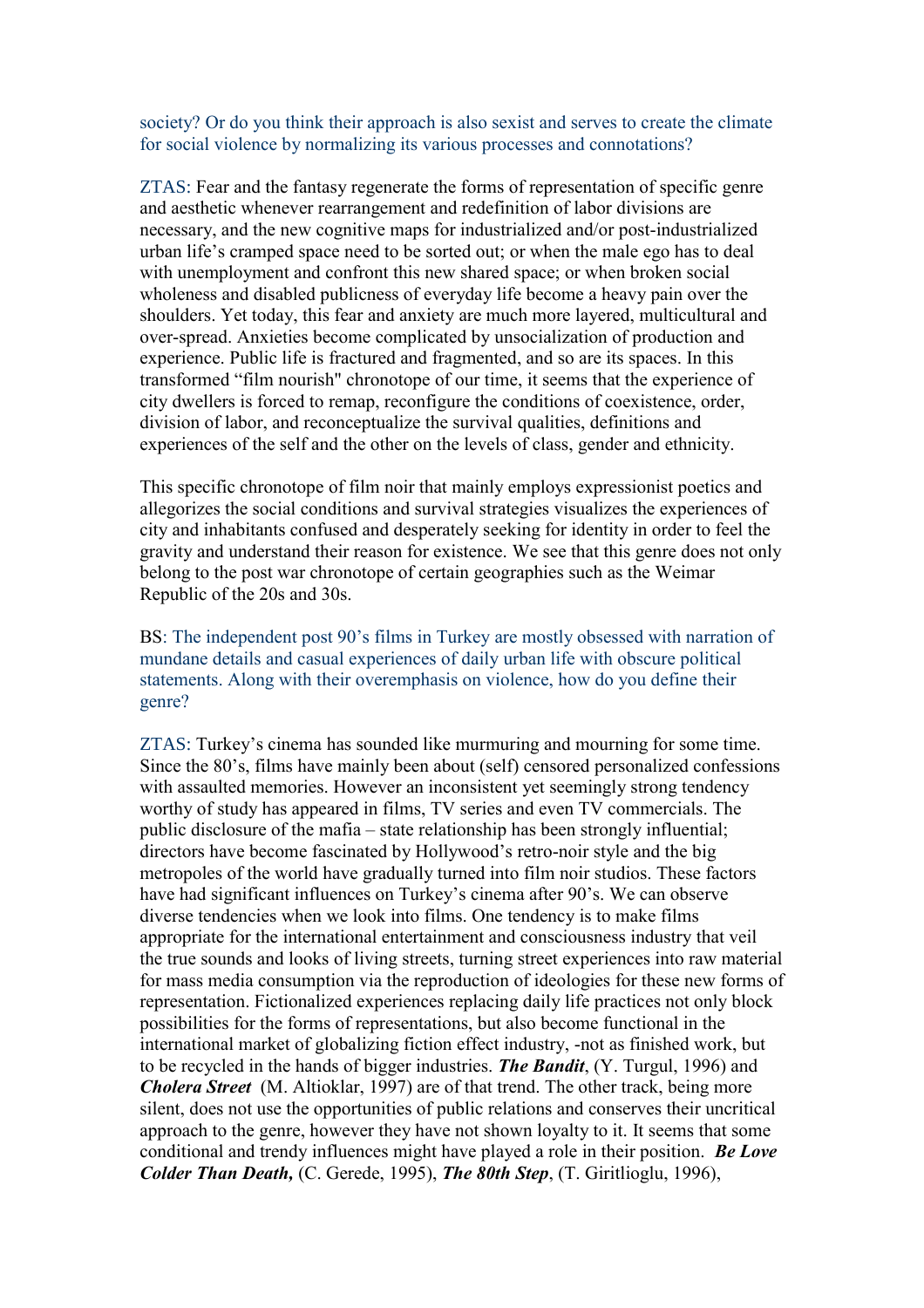*Everything's Gonna be Great*, (O. Vargi, 1998) are among such films. We can also observe another in-between group of films, such as *Mixed Pizza* (U. Turagay, 1997), *On Board* (S. Akar, 1998), *A Madonna in Laleli* (K. Sabanci, 1998), which take a reactionary look to stand towards the world they live in and draw a dark vision of Istanbul, work in chronotope of film noir, yet never come to the point of criticism. On the other hand some significant films, *Somersault in a Coffin* (D. Zaim, 1996), *Innocence* (Z. Demirkubuz, 1997), *Sawdust Tales* (B. Pirhasan, 1997), *Journey to the Sun* (Y. Ustaoglu, 1999) are compatible with their diverse and similar properties in their disclosural story telling that opens up a space for "inner film", memory, and our common cognitive maps of the world today.

BS: As the backdrop of their event sequence, urban experiences are always given through the dialogues and descriptions of the main characters. Therefore, the illustrations of the cities in these films are constructed through "oral narration", unlike the consistent notion of "the city" in which the resources, ideas, experiences and histories are converged and reserved through "written and documented" narrations. The city is also always absent and distant. In the same manner, we observe "women" only through the narration chain of the male characters. Is it possible to make an analogy between the notion of the "city" and the notion of the "woman" in terms of this distance?

ZTAS: This cold, glorifying attitude of lumpen culture in some specific films seems to reproduce hostile feelings for the city and women. This city is Istanbul, which is a chaotic metropolis carrying all uneven developments and its sharp conflicts; and the women of this city are their pointed enemy under these conditions. Yet, now this hate is even more so stressed because of unemployment. Women and the city stand for all fears and fantasies constantly produced by social, cultural, economic deprivations and poverty of the post prefixed era.

The city moves in and out here and there. Habitants neither gain confidence over their cognitive maps, nor can they resist against the flow. No map is sustainable. Both the city and the habitants are like morphing organisms. There are indefinite and indefinable negotiations, conflicts and crashes. I wonder whether the living city space stands for the tower of Babylon or is a hope for the fourth look, hetoroglosia and dialogic encounter, or only offers a terminal for passengers of nobody's lands to stand by for some time; or whether they all coexist simultaneously. I also would like to question whether what we broadly call today's culture might be a veiling shield in between those looks: producing an irresistible flow in-between the looks and dialogs, and contributing to the production of *"out-of-focus", "visually made image subjects". "out-of-focus", "visually made image subjects",* are vacuumed and sealed, look for off-screen spaces for cognitive maps in an emerged environment which is a simulated chronotope of an ideologically appropriated world of to the "excluded and self excluding ones". This particular way of looks in hybrid forms, and the aesthetic tendencies lay over the tension between the cognitive search and survival strategies under the shifts of imperialism, which is constantly re-mapping and rearranging the world.

BS: According to your point, in these films, neither the directors and nor male characters allow "character development" of the female characters/figures. The female characters/figures possess and at the same time lack whatever they are entitled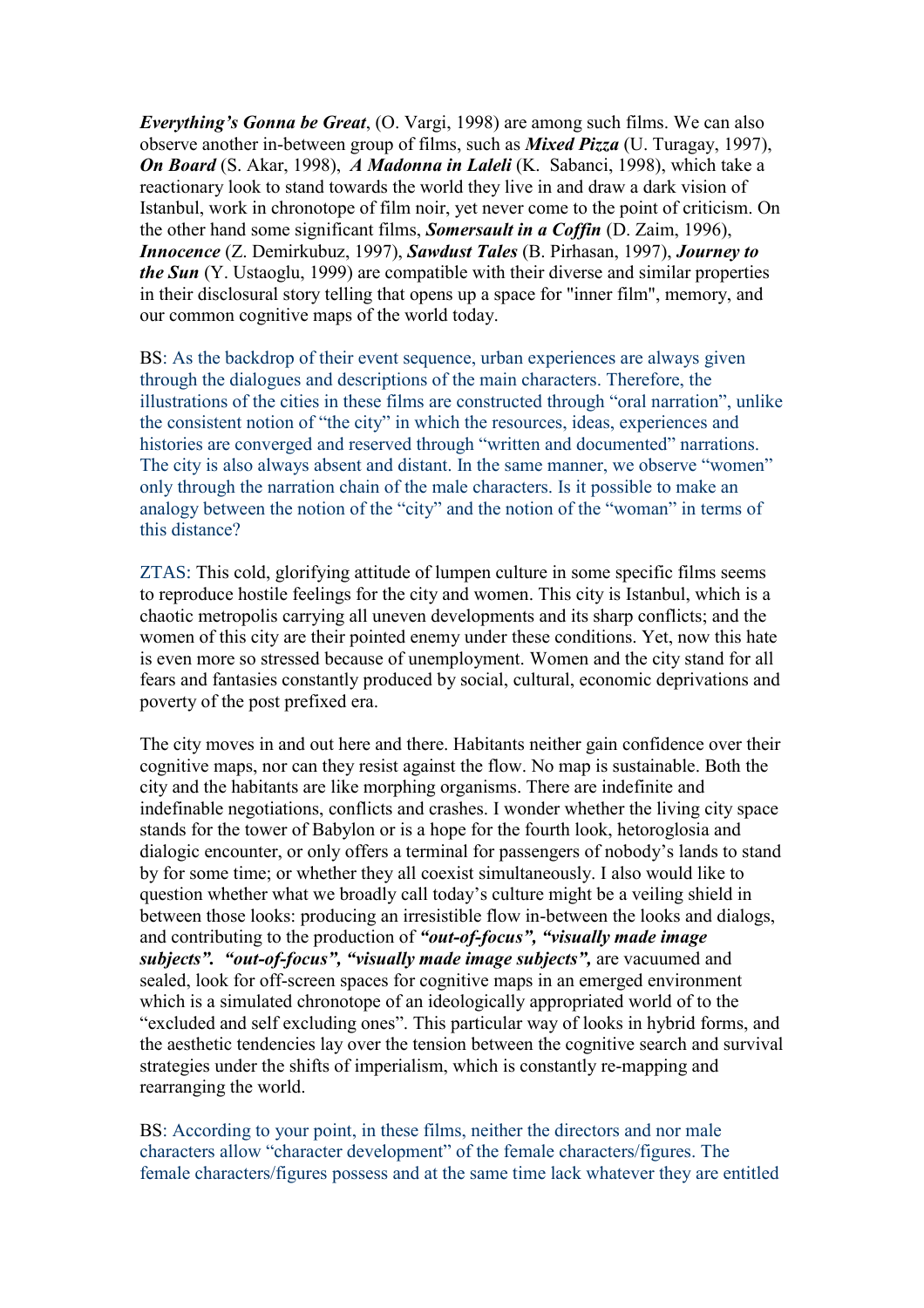to have from beginning to end. These male characters have a prejudiced illusion concerning the image of the "woman", thus, secure this illusion and fulfill their secret desire for the Other to remain as the "Other": by freezing out the female characters/figure as speechless or imperfect dolls. Does it also mean that these directors do not allow any kind of identification development between the female audience and the female character/figure?

ZTAS: This is a complicated and multi-layered matter. The same conditions of the era, with all its aspects, are also valid for women. The class differences, unemployment, social values, which are further complicated by feudal and capitalistic clashes on both public and private spheres, all produce a diverge spectrum for women's existence and experiences in society. But obviously, for most women audience, these films cannot easily create the common horizons for their experiences. They might see this male lumpen world as alien fantasies, which have nothing to do with them. Some discomfort and weirdness might correctly describe their distance to those female characters if they have not already been the part of the glorified lumpen male chauvinist world. However, under this misted world conditions it might be the possibility that you could identify yourself with your other or/and your other's other depending on class, social strata and women's specific conditions in the world system,- labour divisions and women's consciousness gained in struggle against all these conditions.

## *The aforementioned films:*

*Be Love Colder Than Death (Canan Gerede, 1995) The Bandit (Yavuz Turgul, 1996) Somersault in a Coffin (Dervis Zaim, 1996) Innocence (Zeki Demirkubuz, 1997) Sawdust Tales (Baris Pirhasan, 1997) The 80th Step (Tomris Giritlioglu, 1996) Cholera Street (Mustafa Altıoklar, 1997) Mixed Pizza (Umur Turagay, 1997) Everything's Gonna be Great (Omer Vargi, 1998) On Board (Serdar Akar, 1998) A Madonna in Laleli (Kudret Sabanci, 1998) Journey to the Sun (Yesim Ustaoglu, 1999) İtiraf /the Confession (Zeki Demirkubuz, 2002) Yazgı / Fate (Zeki Demirkubuz, 2002) The Waiting Room (Zeki Demirkubuz, 2004) İklimler/ Climates (Nuri Bilge Ceylan, 2006) Kader / Fate (Zeki Demirkubuz, 2006) Barda / In the Bar (Serdar Akar, 2006)*

*Sources/readings in Turkish include research, books and articles by Fatmagul Berktay, Berna Moran, Jale Parla, I. C. Schick & E. A. Tonak, Taner Timur, Murat Belge, Nilgun Abisel, Ayla Kanbur, Lutfu Akad, Nurdan Gurbilek, Serpil Kirel, Asli Daldal, Nigar Posteki, Semire Ruken Ozturk, Sukran Kuyucak Esen, Giovanni*